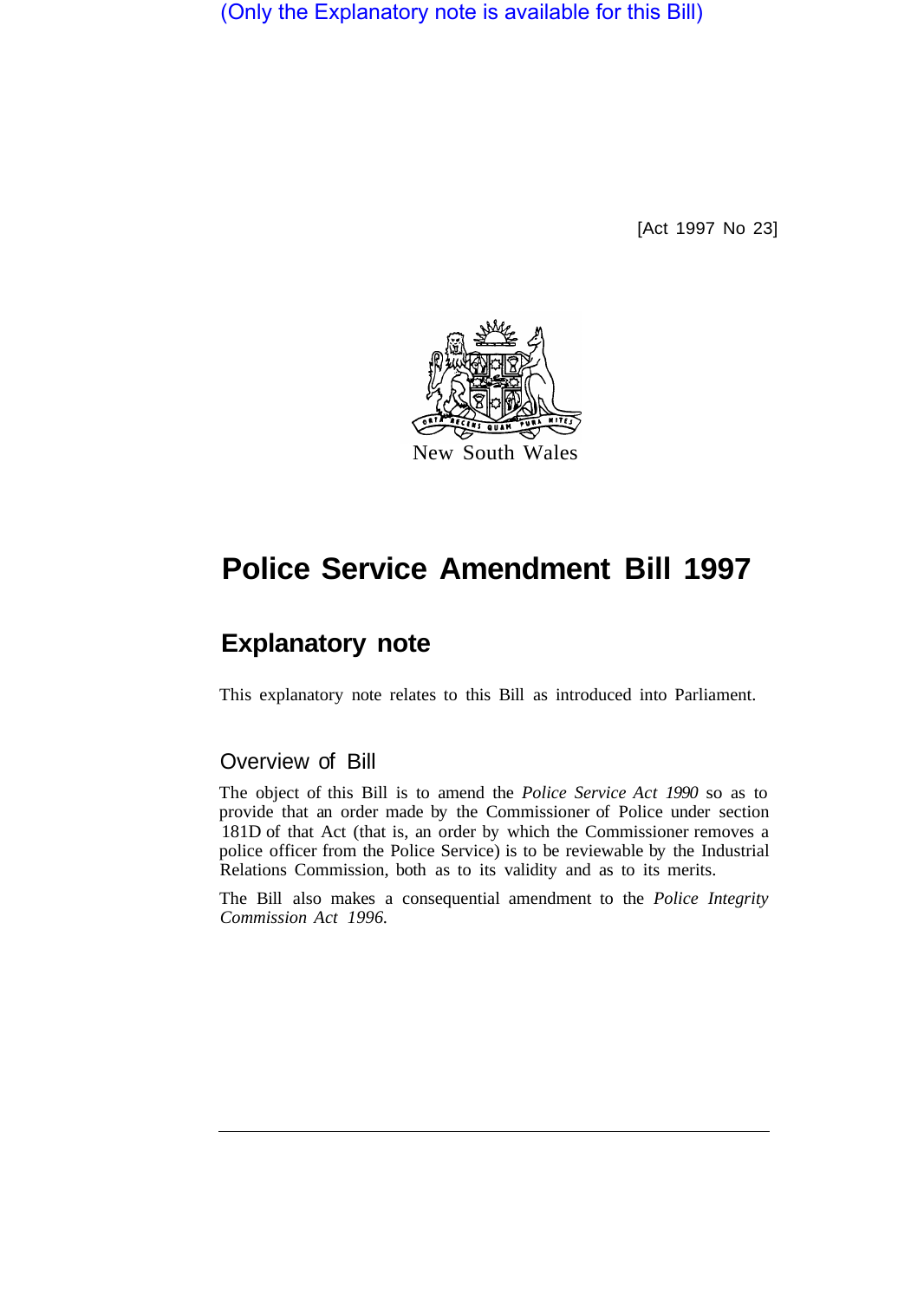Police Service Amendment Bill 1997 [Act 1997 No 23]

Explanatory note

## Outline of provisions

**Clause 1** specifies the name (also called the short title) of the proposed Act.

**Clause 2** provides for the proposed Act to commence on a day or days to be appointed by proclamation.

**Clause 3** is a formal provision giving effect to a Schedule of amendments to the *Police Service Act 1990.* 

**Clause 4** is a formal provision giving effect to a Schedule of amendments to the *Police Integrity Cornmission Act 1996.* 

#### **Schedule 1 Amendment of Police Service Act 1990**

Schedule **1** amends the *Police Service Act 1990* in relation to the removal of police officers from the Police Service. Under the existing section 18 1D, the Commissioner of Police (the *Commissioner)* may, by order in writing, remove a police officer from the Police Service if the Commissioner does not have confidence in the police officer's suitability to continue as a police officer, having regard to the police officer's competence, integrity, performance or conduct. Under section 181D (6), such an order is open to review by the Supreme Court, to the exclusion of any other court or tribunal.

It is proposed that an order under section 181D be open to review by the Industrial Relations Commission (the *Commission)* instead of the Supreme Court. This is effected by repealing section 18 1D (6) (Schedule 1 [l]) and by inserting new Divisions 1C and 1D into Part 9 to provide for the conduct of reviews by the Commission (Schedule 1 [4]). The new Division 1C is to be flagged within section 181D (Schedule 1 [2]). Further amendments to section 18 1D will preserve the jurisdiction of the Supreme Court to review administrative action apart from the Act (Schedule 1 [3], proposed section 18 1D (7A)) and make it clear that nothing in proposed Division 1 C affects the power of the Commissioner to vary or revoke an order that has been made under section  $181D$  (Schedule 1 [3], proposed section  $181D$  (7B)).

The new Division 1C contains the following provisions:

**Proposed section 181E** entitles a police officer who has been removed from the Police Service by an order under section 181D to apply to the Commission for a review of the removal on the ground that it is harsh, unreasonable or unjust. The Commissioner will be required to make available to the applicant all documents and other material relevant to the Commissioner's decision to make the order, except to the extent to which regulations under the Act otherwise provide.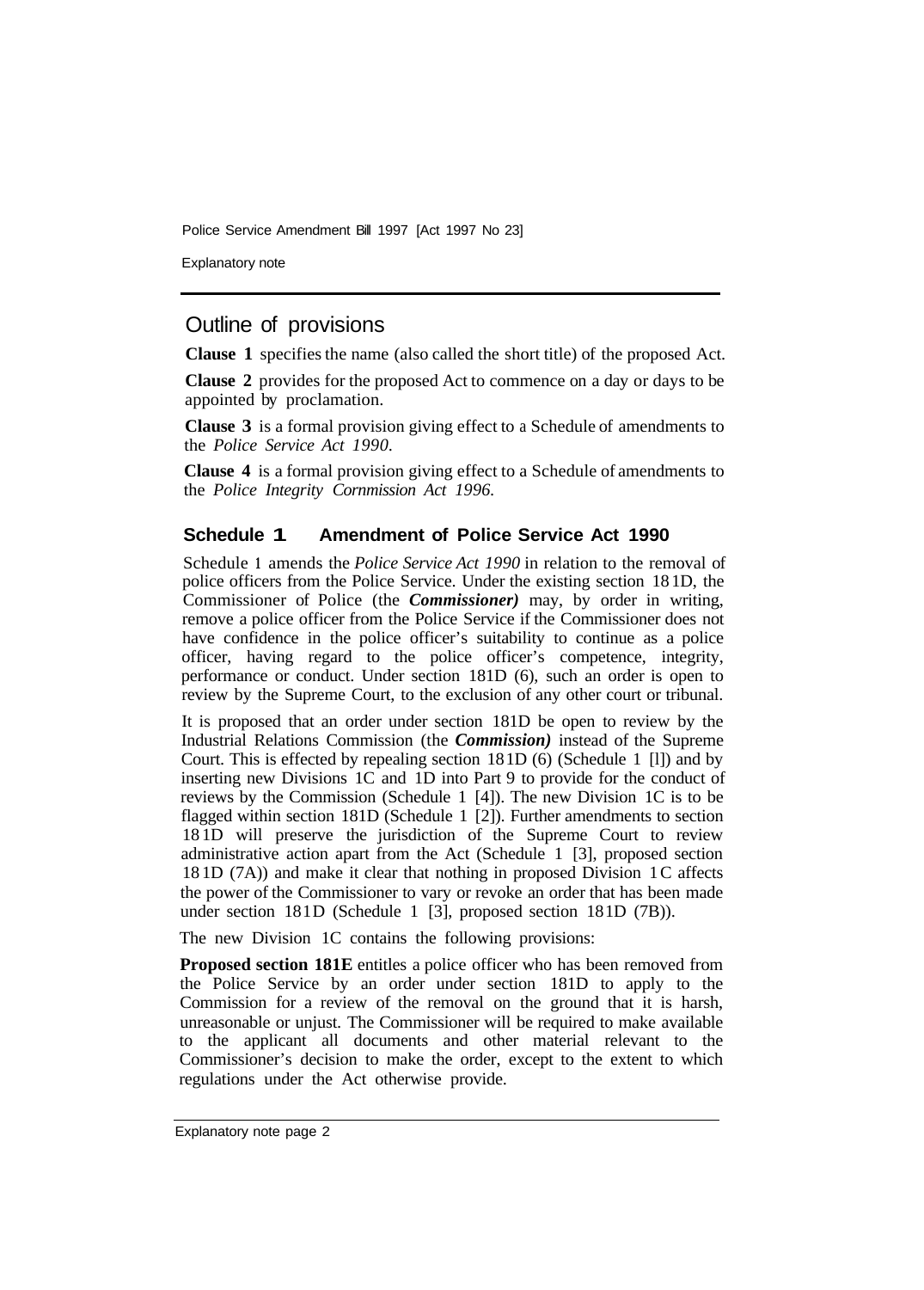Police Service Amendment Bill 1997 [Act 1997 No 23]

Explanatory note

**Proposed section 181F** dictates how the Commission is to conduct such a review. Briefly, it must first consider the Commissioner's reasons for removing the police officer, then it must consider the police officer's case and finally it must consider the Commissioner's case in reply. The police officer has at all times the burden of establishing that his or her removal from the Police Service is harsh, unreasonable or unjust.

**Proposed section 181G** applies the provisions of the *Industrial Relations Act 1996* to the conduct of proceedings on **a** review, subject to specified modifications.

**Proposed section 181H** provides that neither the Commissioner nor any member of a Commissioner's Advisory Panel (being a panel established by the Commissioner to advise on the exercise of the functions conferred on the Commissioner by section 181D) is compellable to give evidence as to the Commissioner's exercise of those functions.

**Proposed section 181I** makes it clear that the protection of section 128 of the *Evidence Act 1995* with respect to self-incriminating evidence applies to witnesses giving evidence in hearings before the Commission under the proposed Division, and that nothing in the proposed Division limits or otherwise affects the admissibility in evidence of the transcripts of proceedings of other courts and tribunals.

**Proposed section 181J** makes it clear that the proposed Division applies not only to proceedings before the Commission at first instance but also to proceedings before the Full Bench of the Commission on appeal from decisions of the Commission at first instance.

The new Division 1D provides for the constitution of the Commission when hearing proceedings under Part 9. The new Division contains the following provision:

**Proposed section 181K** provides for reviews conducted under Part 9 of the *Police Service Act 1990,* and appeals from such reviews, to be conducted before judicial members of the Commission, and further provides that proceedings before the Commission under Part 9 are taken not to be proceedings of the Commission in Court Session for the purposes of the *Industrial Relations Act 1996.* 

A new Part 12 is proposed to be added to Schedule 4 (Savings, transitional and other provisions) (Schedule 1 [6]). The savings and transitional regulation making power contained in clause 2 of that Schedule is extended to cover matters arising under the proposed Act (Schedule 1 [5]).